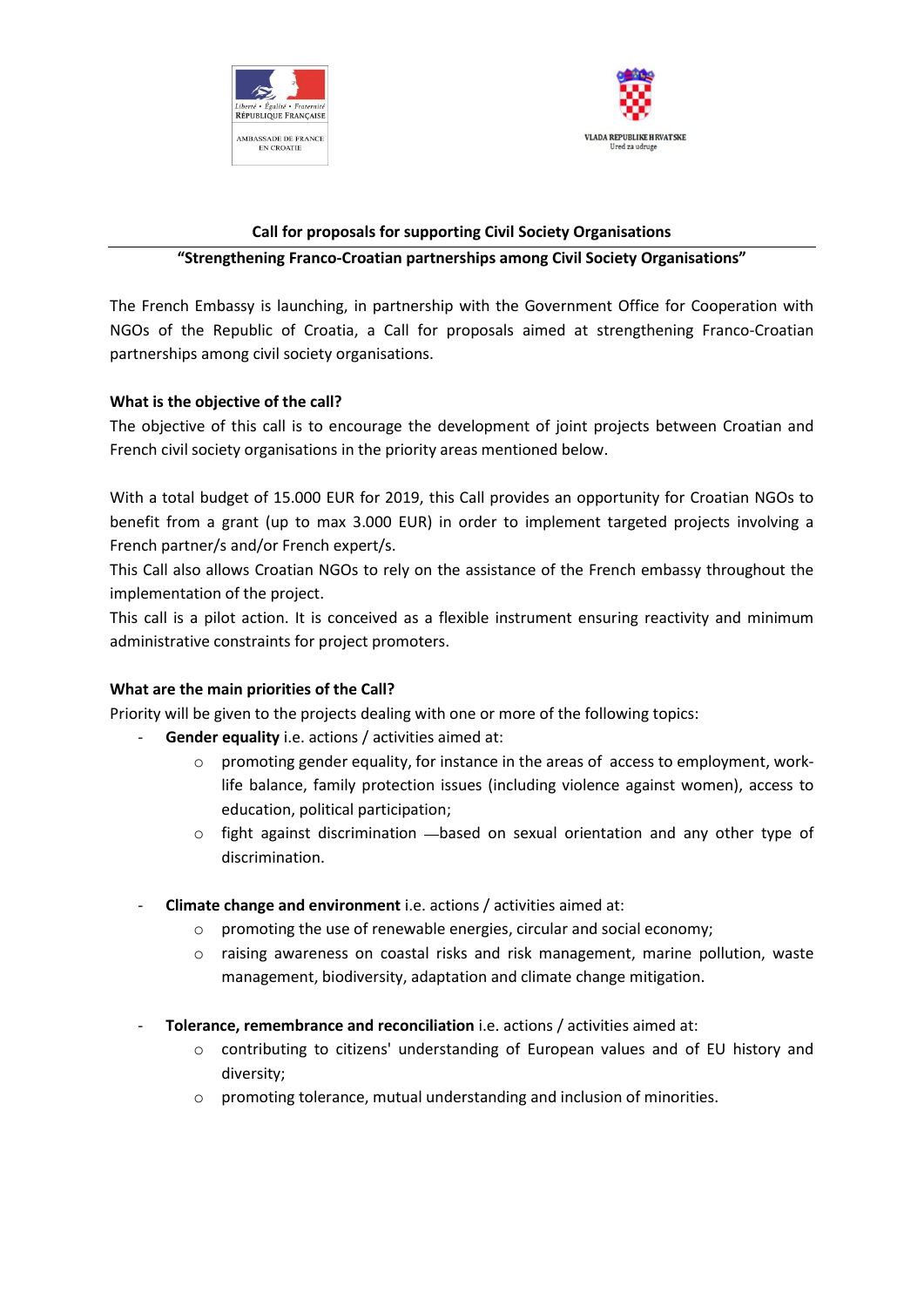



#### **Who can apply?**

The lead Applicant must be a non-profit civil society organisation registered in the Republic of Croatia and in the Register of Non-profit Organisations at least 12 months. The Applicant has transparent financial reporting (which can be seen in the Register of Non-Profit Organisations, RNO).

All projects must comprise a French component in terms of the connection with French expert/s, organisation/s, or institution/s in order to promote mutual understanding and sharing of experiences between the two countries.

Number of applications and grants per applicant:

The applicant may not submit more than one application under this Call for Proposals.

The applicant may be a co-applicant or an affiliated entity in another application at the same time.

# **What types of activities can be supported?**

- Organisation of conferences, roundtables, workshops and seminars involving French expertise;
- Organisation of study visit to France;
- Awareness raising, citizen mobilization and advocacy activities;
- Joint publications, trainings etc.

This list is not exhaustive. "One-off" conference or event without a clear line of follow-up activities should be avoided. Actions aimed at profit making activities are not eligible.

# **What can the duration of the project be?**

The maximum duration of the project is 12 months. Projects should start in 2019 and should be completed by July 2020. Activities occurring prior to June 2019 cannot be funded.

# **What is the level of co-financing?**

The total budget allocated to this Call for 2019 is 15.000 EUR.

The French embassy will co-finance the project up to 80% of the total costs. A minimum of 20% of cofinancing is expected from the Croatian partner(s).

The maximum grant amount that can be awarded to a project is 3.000 EUR. There is no minimum grant.

Operating costs for the NGOs should not exceed 5% of the total budget of the project.

# **What are the selection criteria?**

- Relevance of the project proposal to the particular needs and challenges faced by the Croatian society and alignment with the priorities of the call,
- Quality and relevance of the Franco-Croatian partnership. The ability of the French expertise to contribute to the expected outcomes of the project,